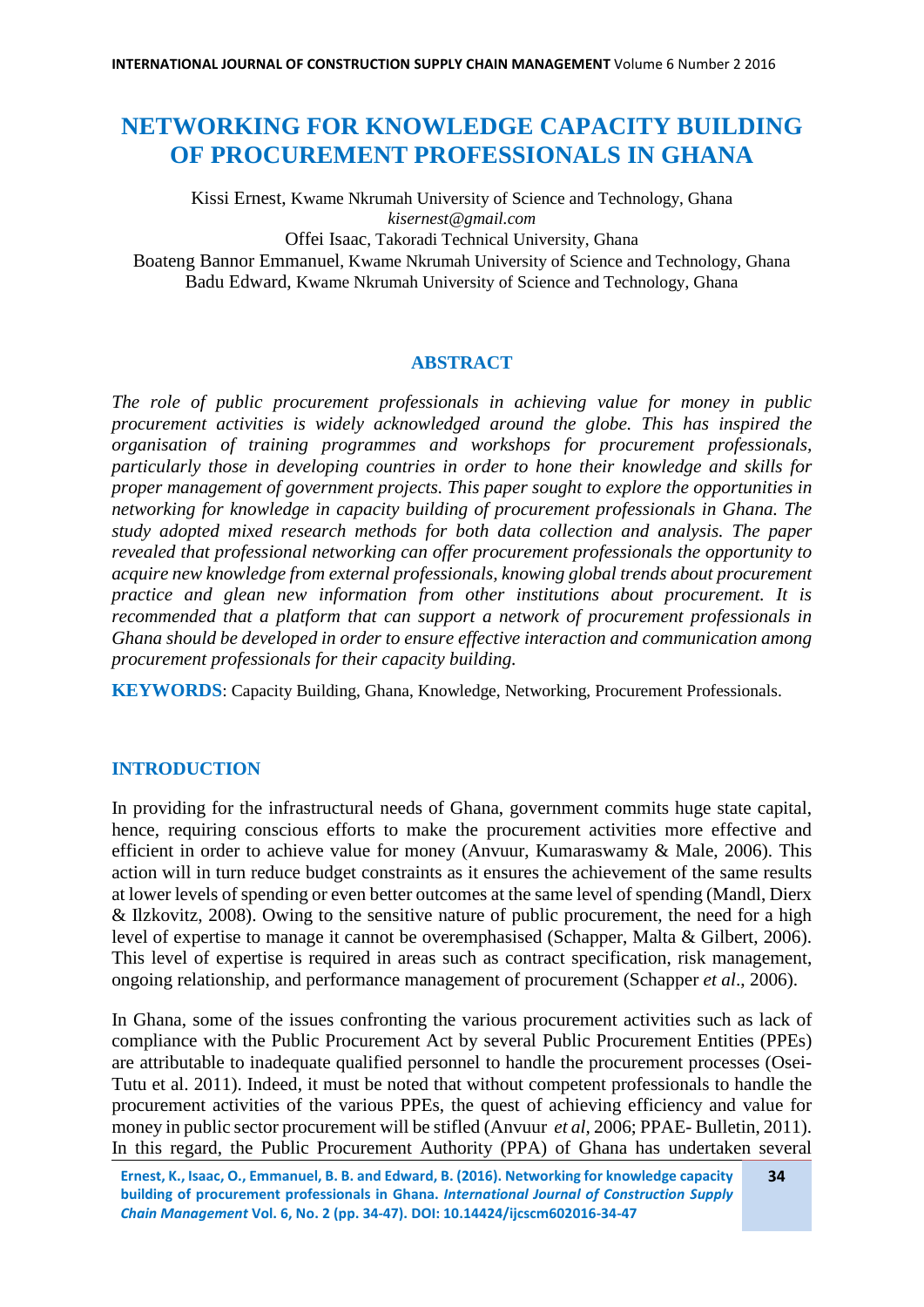capacity building programmes that are aimed at producing the relevant skills for the management of procurement activities in the country (PPAE-Bulletin, 2011). These programmes include the development of short to long term training modules for the training of public procurement personnel and introduction of procurement courses in the nation's tertiary institutions (i.e. polytechnics, and universities). These undertakings will in effect enable the nation to get personnel to man public procurement activities (PPAE-Bulletin, 2011). However, to hone the skills and knowledge needed in procurement, just like other professions, requires more than attaining a diploma or a university degree and as such, the period during which novice professionals develop their proficiency in the general professional role continues well beyond their initial qualification (Eraut, 1994). Therefore, there is the need to find innovative ways to sharpen the skills and knowledge of procurement professionals in Ghana.

One of the concepts that has gained much attention in the research community in terms of knowledge and skills development of organisations is networking (Tillquist, 2002; Tepic, Trienekens, Hoste & Omta, 2012; and Ozkan-Canbolat, 2014). The concept of networking has been employed to explain several organisational phenomena such as organisational identity, organisational development, and organisational knowledge cycle (Bouzdine & Bourakova-Lorgnier, 2004). Networking seeks to gauge the level at which the relationships between actors (for example, individuals and organisations) in a network process and their implications for generating novel ideas and exercising social influence (Battilana & Casciaro 2012; Bouzdine & Bourakova-Lorgnier, 2004; Ruan, Ochieng, Price & Egbu, 2013). At the individual level, research suggests that an individual with a widespread network of connections over several collections of knowledge and expertise bridges holes between people and is exposed to more diverse knowledge (Tepic *et al*., 2012).

This paper therefore seeks to explore the opportunities in networking that can be harnessed to build the knowledge capacity of public procurement professionals for efficient and effective management of public procurement activities in Ghana.

# **PUBLIC PROCUREMENT, CAPACITY BUILDING AND NETWORKING**

# **Public Procurement**

Public procurement is a very important aspect of development in both developed and developing countries (Schapper *et al.,* 2006; Govender & Watermeyer, 2000; Noble, 2009; Edler & Georghiou, 2007; Snider & Rendon, 2008). Indeed, it is seen as the nexus of public financial system, and social and economic outcomes and as such, politically sensitive (Schapper & Malta, 2011; Schapper *et al*., 2006). The importance of public procurement has been acknowledged by viewing it in several facets which include, but not limited to the contracting out of public functions and its implications; social equity and minority contracting; and the unique challenges of contracting for public services (Snider and Rendon 2012). In most instances, the significance of procurement, both private and public have been expressed as a percentage of the Gross Domestic Product (GDP) and budgetary allocation of an organisation, or a country. For example, the World Bank estimates that procurement represents about 25% of a country's GDP (Noble 2009). In 2005, procurement stood at 20 percent of the European Union's GDP, whiles representing 10 percent of the GDPs across Africa (Mandl *et al.*, 2008; Dza, Fisher & Gapp, 2013).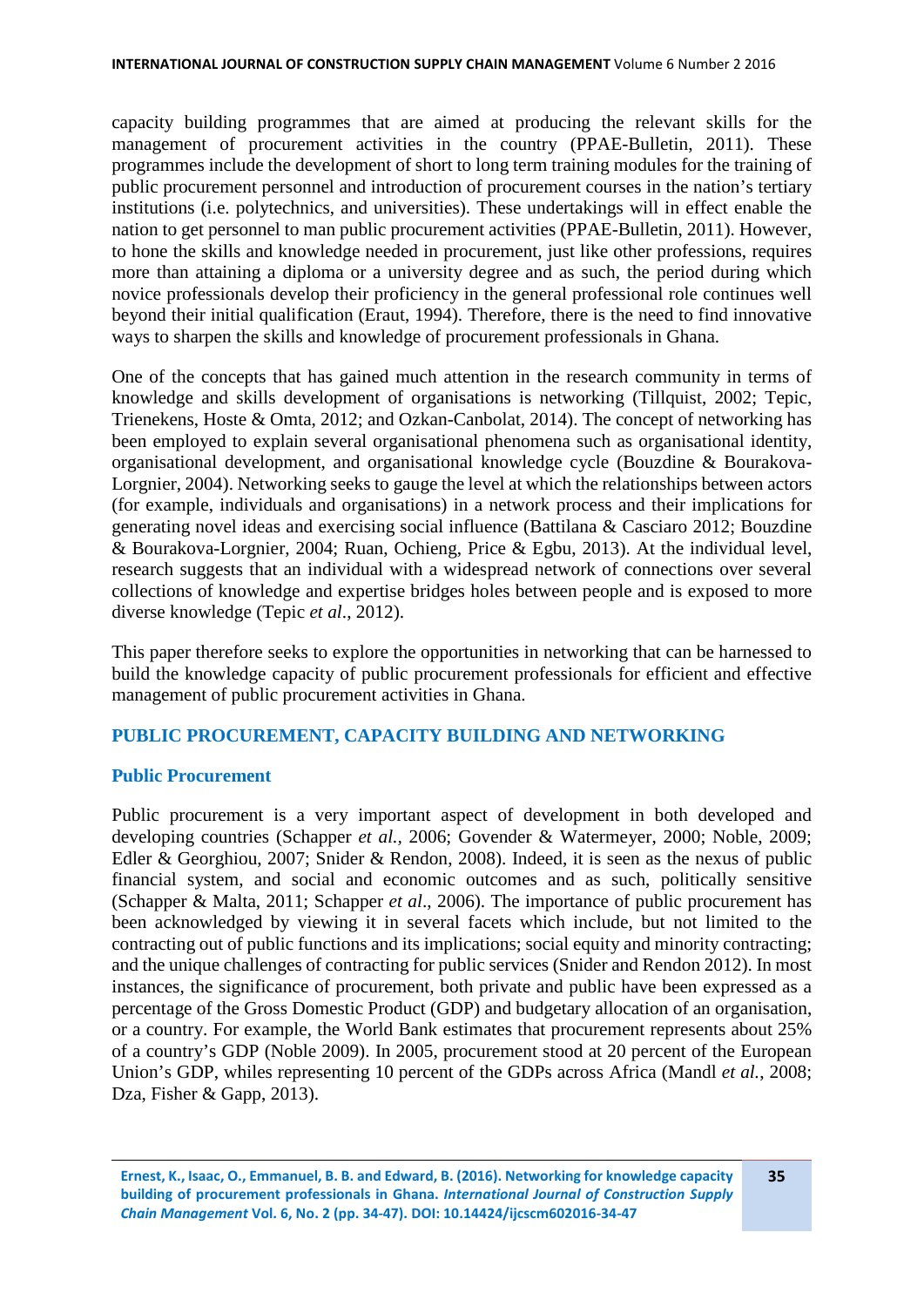In Ghana, public procurement represents about 50% to 70% of the annual national budget, after personal emoluments, and as such, 90% of all development partners' inflows go into procurement related activities in the country (Osei-Tutu, Mensah & Ameyaw, 2011; Dza *et al.,* 2013). Owing to the significance of public procurement, it is seen as a major tool that can be used to achieve a raft of socio-economic objectives (Edler & Georghiou, 2007; Watermeyer, 2004; McCrudden, 2004; Offei *et al.,* 2016). These policy objectives include supporting domestic suppliers or local economic development; remedies for historically disadvantaged groups; and green procurement (Snider and Rendon 2012). Snider and Rendon (2012) however asserted that the success of these procurement objectives is predicated on how effective the procurement function will be. Noble (2009) corroborates this assertion by pointing out that ineffective procurement practices can lead to gaps in actual GDP and stresses the need to ensure effectiveness in procurement to make some savings to address other national priorities.

# **Concept of Capacity Building**

In this section, the concept of capacity building is elucidated and put into the perspective of this paper. This comprises the definition of the terms capacity and capacity building. These are respectively presented under the following sub-headings.

# *Capacity Defined*

The term capacity has different meanings, depending on its contextual usage as there is no standard definition (Morgan, 2006). For instance, Morgan (2006) in a framework referred to capacity as the overall ability of a system to create value. This definition is simply put but carries a broader perspective, in that a system as used in this context, can be an individual, or an organisation (Kululanga, 2012). In this regard, it can be asserted that capacity refers to the ability of individuals or organisations to create value. Indeed, when it is used at individual's level, capacity is generally referred to as an individual's ability to solve problems and achieve objectives (Mamman, 2014). This definition emphasises the individual's ability to solve problems. It is acknowledged that efficiency and effectiveness in organisational functions, including procurement is greatly dependent on the skills and knowledge base of the professionals involved in its processes (Barsemoi, Mwangagi & Asienyo, 2014). Thus, it can be asserted that the knowledge and skills of procurement professionals predicate their ability to manage procurement processes in their respective entities. Hence, this paper adapts Mamman's definition for capacity as follows: *The requisite knowledge and skills of procurement professionals for the management of procurement activities in their respective organisations*.

# *Capacity Building (CB)*

Using the understanding of the definition of capacity, the capacity building is expounded. The term capacity building (CB) is used by several organisations and countries including the United Nations and the World Bank (Abaza *et al*., 2002; Lusthaus, Adrien & Perstinger, 1999). For some institutions, capacity building refers to any support that strengthens an institution's ability to effectively and efficiently design, implement and evaluate development activities according to its mission (Lusthaus *et al.*, 1999). In this definition, the focus is on support that is provided to an institution as the unit of emphasis. However, capacity building covers a much broader spectrum, for instance a country's human, scientific, technological, organisational and resource capabilities (Abaza et al. 2002). Capacity building is also considered as an intentional and coordinated effort to strengthen individuals' ability to solve problems and achieve objectives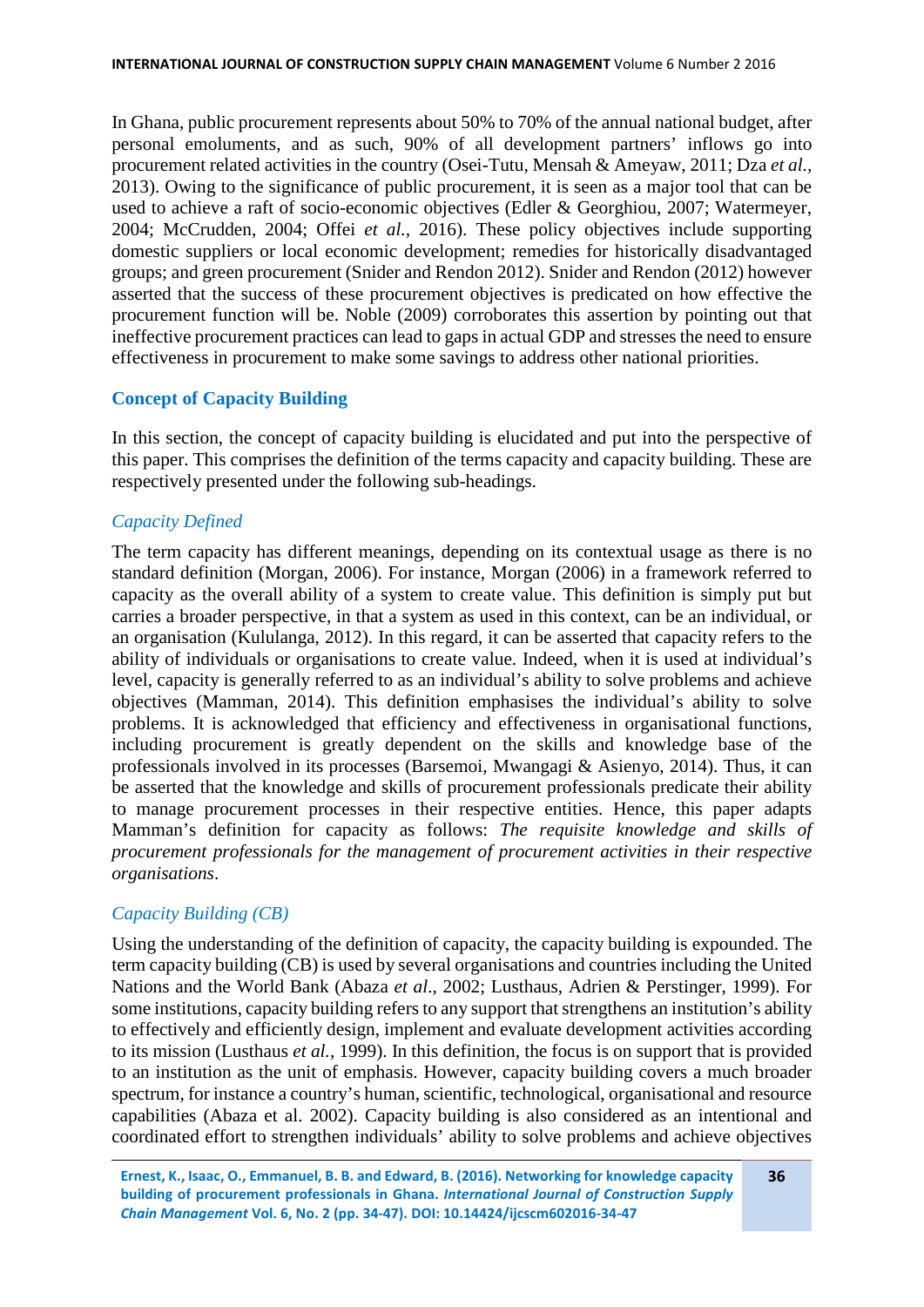through the provision of knowledge and skills (Mamman, 2014). In this definition of capacity building, the focus is on the individual and his or her knowledge and skills requirement to attain a given objective. In as much as the above definition is limited to the individual, it falls within the scope of this paper, which focuses on the individual professionals who manage procurement activities in various PPEs. It must be noted that in all these definitions, capacity building is borne out of conscious efforts and is not an ad hoc venture. Thus, for the purposes of this paper, the following definition for capacity building is used: *an intentional and coordinated effort aimed at improving the knowledge and skills base of professionals in order to effectively and efficiently manage public procurement activities in their various entities*.

# **The Concept of Networking**

There is growing amount of literature on networking from various perspectives around the world (Hermanrud, 2009). These have been captured under several themes including leadership networks (Hoppe & Reinelt 2010); professional networks (Hitchcock, Bland, Hekelman & Bluementhal, 1995); strategic networks (Gulati, Nohria & Zaheer, 2000); and social networks (Hoppe & Reinelt 2010). They have sought to gauge among other things, the effect that the relationships and interactions between nodes (such as peoples, groups, and organisations) have on their development and their survival. Indeed, the function a system performs is contingent on the shape of the network and the relationship between nodes (Baggio & Cooper, 2010).

Network theories describe the relations constructed by independent nodes system, analyses inter-personal relations, and even the characteristics of these relations (Ozkan-Canbolat, 2014; Gulati *et al.,* 2002). The various nodes of a network such as persons, and organisations interrelate through a set of social relationships such as friendship, transfer of funds and overlapping of memberships (Gulati *et al.,* 2002). The relationships evolving between the various nodes can be categorised based on the content, form, and intensity (Ruan *et al.,* 2013). Networking can take different forms, be it formal or informal (Ebers, 1997; Golubović, 2009). As a business network is an instance of a social network (Bouzdine & Bourakova-Lorgnier, 2004), professional network can also be considered as a form of social network, in that it constitutes the inter-relationships of professionals with relevant professionals and entities (Bouzdine & Bourakova-Lorgnier 2004; Rajagopal, Brinke, van Bruggen & Sloep, 2012). Professional networking is referred to as the act of making connections with other professionals, with or without the intention of making long–term ties with them (Rajagopal *et al.,* 2012). However, the focus of this paper is on professional networking of procurement professionals in Ghana. This aims at finding potential opportunities that exist in networking for knowledge capacity building of the various procurement professionals.

# **Network, Knowledge Sharing and Transfer**

Networking, knowledge sharing and transfer are concepts that pervade loads of organisational learning research works. This is evidenced in the fact that networking is seen as being pivotal to gaining access to new knowledge (Tsai, 2001). Again, networks are considered to be important when it comes to knowledge creation and sharing (Schlögl, 2005). However, the degree of structural closure in a network, i.e. the extent to which actors in a network are connected to each other has some important implications for generating new ideas, and exercising influence (Battilana & Casciaro, 2012). According to Nonaka and Takeuchi (1995), one of the four modes of knowledge creation is socialisation, where knowledge can be shared with another person through dialogue, observation, imitation, or guidance. Hence, indicating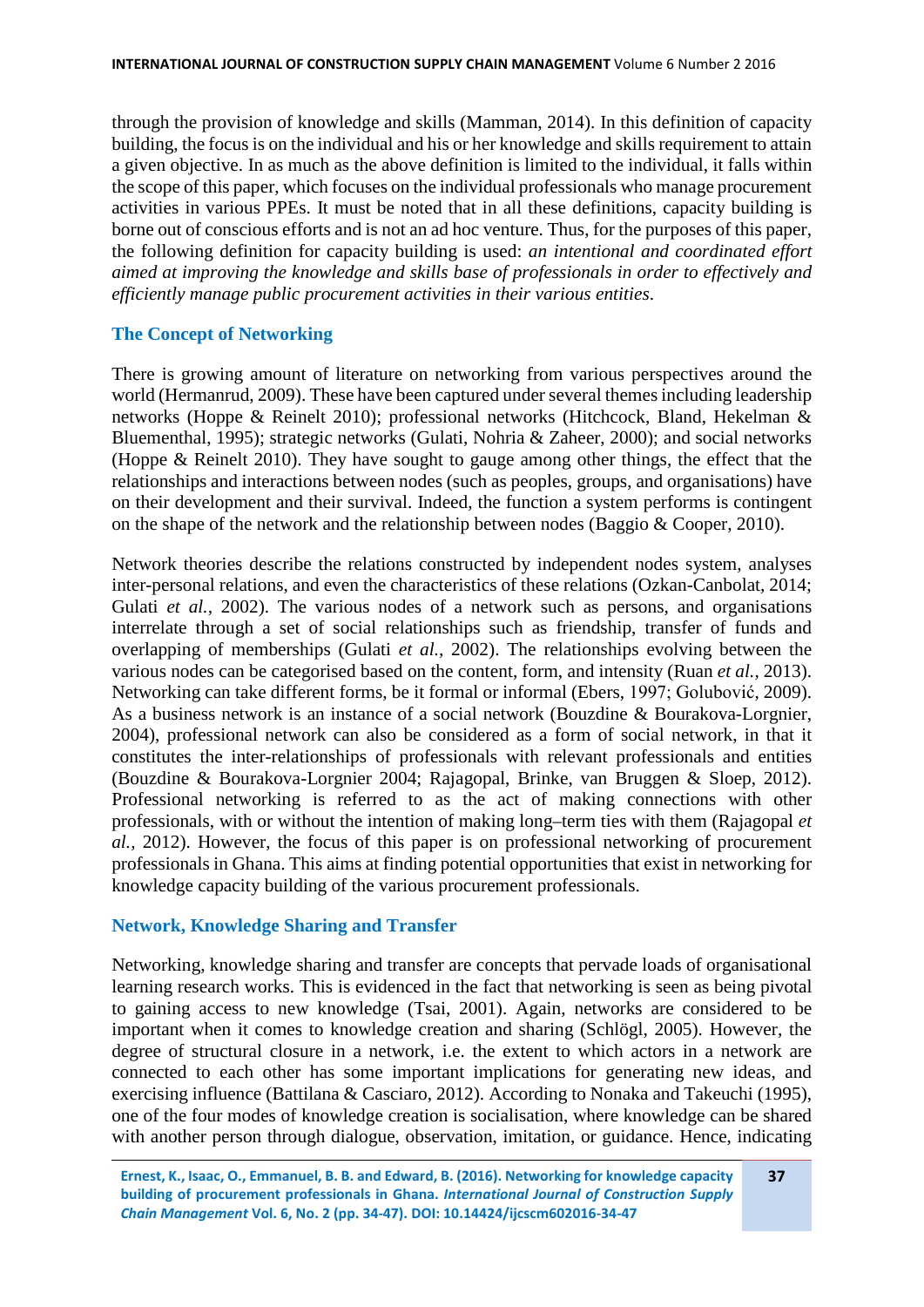that socialisation boosts the creation of knowledge through combined perspectives (Nonaka & Takeuchi, 1995). It has been revealed that knowledge sharing particularly, tacit knowledge sharing can be enhanced by providing live conversations, relationship networking, and collaboration among individuals (Panahi, Watson & Partridge, 2012). However, research with regards to knowledge sharing, suggests that people contribute knowledge when they perceive reputation enhancement, when they have experiences to share, and when they are structurally embedded in the network (Hung, Lai & Chou, 2010). It must be noted that knowledge sharing is realized at two levels, with each level serving as an effective mechanism to share knowledge of a certain type, be it tacit or explicit (Bouzdine & Bourakova-Lorgnier, 2004). In order to build an effective knowledge sharing network, leaders use formal and informal social gatherings, off-site retreats, collocation, open office designs, and incentive systems that reward participation and collaboration (Bouzdine & Bourakova-Lorgnier, 2004). These techniques aim to develop effective communication between sub-networks based on emotive and/or reactive mechanisms (ibid) (Bouzdine & Bourakova-Lorgnier, 2004). In Figure 1, Ghazali *et al.* (2012) illustrate how knowledge is shared among engineering firms, consulting firms, contractors, subcontractors, suppliers, and site owners through a collaboration at the procurement level of a given project. Through a collaboration of the various actors in the procurement of a given project, relevant knowledge could be shared or transferred from one actor to another. This study focuses on the interaction and relationships among public procurement professionals and a possible sharing and transferring of relevant knowledge in order to improve their professionals' knowledge base and skills. Knowledge transfer is referred to as the process of systematically organised exchange of information and skills between units (Jimenéz-Jimenéz, Martinez-Costa & Sanz-Valle, 2014). This becomes evident when experience acquired in one unit affects another, which can lead to the creation of new knowledge (Argote, McEvily & Reagans, 2003).



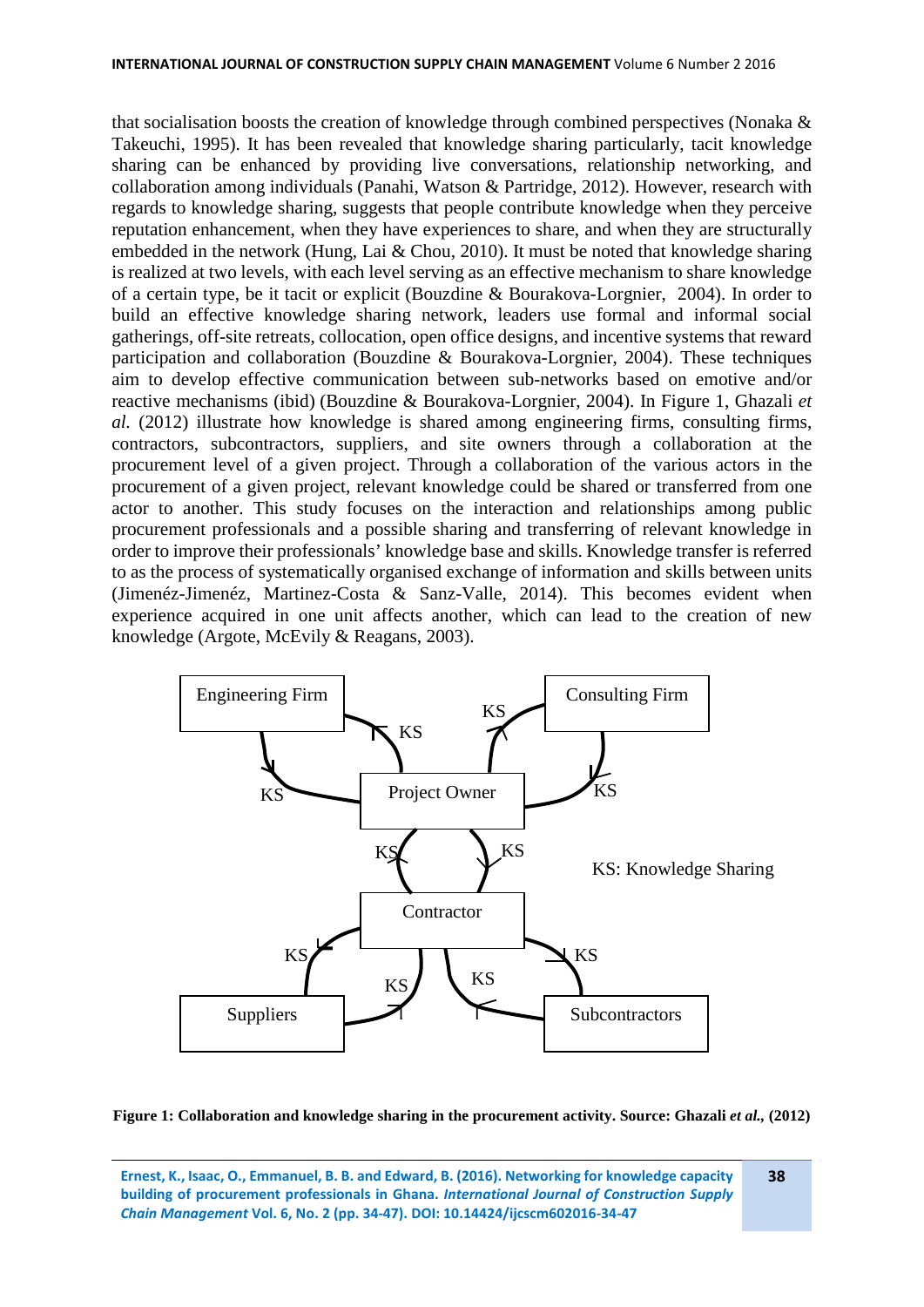# **Opportunities for Capacity Building through Networking**

There are several postulated opportunities in forming networks, be it organisational, social, or professional. This has been captured mostly under the opportunities available for organisations to improve their capacities, and those that are available for individuals. In the following subsections, literature would be reviewed on the opportunities that networking offer individuals and organisations.

# *Individuals in a Network*

In a related study, it is asserted that the frequency of consultations with other colleagues engenders a successful higher education faculty (Hitchcock *et al.,* 1995). According to Hitchcock *et al.*, (1995), this is evidenced in the quantum of research works they produce. In this regard, it can be asserted that skills and knowledge base of an individual or a procurement professional can be greatly enhanced to carry out their various activities. Lin (1999) asserts that networking offers an individual the opportunity to access information from sources which otherwise will not exist. Networks help individuals to attain what they could not have accomplished on their own (Little, 2005). This is because, networks expand the pool of ideas, materials, and assistance on which individuals can draw; engage participants in mutual problem-solving; and inspire and recognize accomplishment (Little, 2005). Again, it is asserted that the units within a network can gain competencies in new areas of their operations (Tsai, 2001). With individuals interacting in a social context, the ones that are provided by networking, their ability to innovate can improve greatly (Conley & Udry, 2010). This assertion is supported in literature as it is argued that innovations rarely occur as creative acts of individual geniuses, but more often as a result of interactive processes (Svetina & Prodan, 2008). Furthermore, research suggests that the interaction of individuals in their fields of endeavour fosters growth and technology diffusion (Conley & Udry, 2010).

# *Organisations in a Network*

Research has revealed that networks provide organisations with access to vital resources such as information, raw materials, specialised skills, and knowledge (Tillquist, 2002). Gulati *et al.*, (2000) also stated that networks provide a firm with access to information, resources, markets, and technologies. Organisational networks engender innovative practices in various organisations in a given network. Indeed, a lot of technological innovations for instance have been attributed to mainly a complex and wide range of inter-firm networks in the telecommunication industry (Ferreira, 2008). This shows that networks help organisations to improve their innovative capacity. However, Cohen and Levinthal (1990) argue that the ability of a firm to utilize an external knowledge to foster innovation is largely predicated on their prior related knowledge, which includes basic skills and knowledge of the most recent scientific or technological developments in a given field. Again, research suggests that networks facilitate the creation of new knowledge (Tsai, 2001). Thus, the interaction of the members in a given network helps the generation of new knowledge faster than otherwise. In other instances, especially where knowledge is developing rapidly, organisations form connections to other parties to access relevant expertise which is otherwise widely dispersed (Smith-Doerr & Powell, 2005). As research has revealed, through networks, organisations are able to connect with other organisations that operate in the same locality or the same country with them and even those organisations who are outside their country (Pugh & Prusak, 2013; Scott & Thomas, 2013). This makes it possible to access relevant expertise which may be

**Ernest, K., Isaac, O., Emmanuel, B. B. and Edward, B. (2016). Networking for knowledge capacity building of procurement professionals in Ghana.** *International Journal of Construction Supply Chain Management* **Vol. 6, No. 2 (pp. 34-47). DOI: 10.14424/ijcscm602016-34-47 39**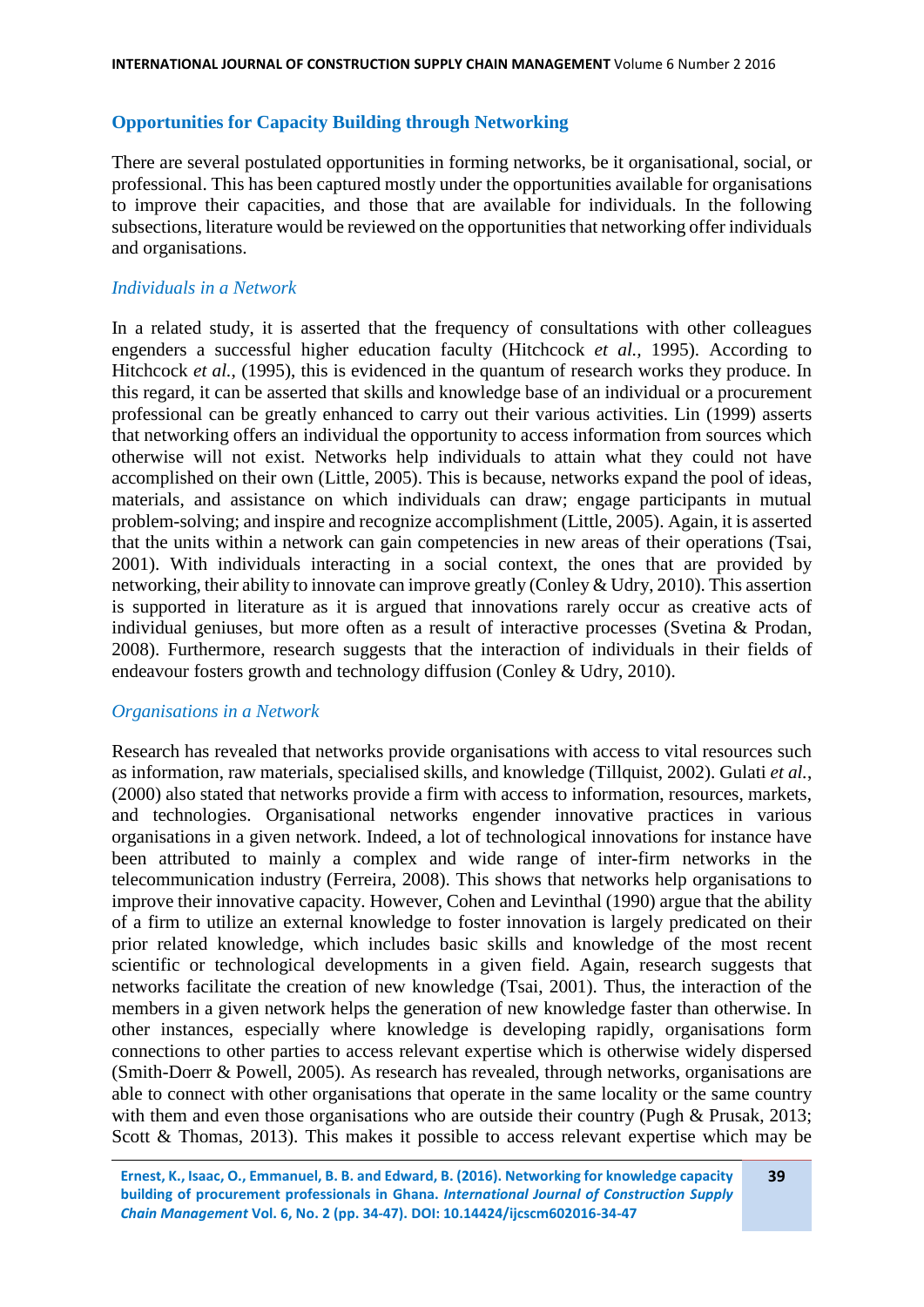dispersed. Furthermore, research postulates that networks provide an opportunity to reduce informational asymmetries in firms whose networks are able to gather superior information from others (Ruan *et al.,* 2013). The summary of the various opportunities in networking for capacity building as obtained from literature have been presented in Table 1.

| Category      | S/No           | Opportunities in Networking                    | Source                                  |  |  |
|---------------|----------------|------------------------------------------------|-----------------------------------------|--|--|
| Individuals   | $\mathbf{1}$   | Easy access to information                     | Lin(1999)                               |  |  |
|               | 2              | Expand pool of ideas, materials and assistance | Little $(2005)$                         |  |  |
|               | 3              | Engage participants in mutual problem-solving  | Little (2005)                           |  |  |
|               | $\overline{4}$ | Inspire and recognize accomplishment           | Little (2005)                           |  |  |
|               | 5              | Gain competencies in new areas                 | Tsai (2001)                             |  |  |
|               | 6              | Improves individual's ability to innovate      | Svetina & Prodan (2008)                 |  |  |
| Organisations | 1              | Access to specialized skills                   | Gulati et al. (2000); Tillquist, (2002) |  |  |
|               | 2              | Fostering technological innovation             | Ferreira (2008)                         |  |  |
|               | 3              | Enables access to new markets                  | Gulati et al., (2000)                   |  |  |
|               | $\overline{4}$ | Access to raw materials                        | <b>Tilqust</b> , 2002)                  |  |  |
|               | 5              | Facilitates creation of new knowledge          | Tsai (2001)                             |  |  |
|               | 6              | Access new expertise                           | Smith-Doerr & Powell 2005)              |  |  |
|               | 7              | Access to superior information                 | Ruan et al., (2013)                     |  |  |

#### **Table 1: Summary of Opportunities in Networking for Knowledge CB**

# **METHODOLOGY**

In order to achieve the objectives of this study, the following methodology was adopted. First extant literature on the subject under study was reviewed to gain an understanding of the main issues concerning public procurement, capacity building of procurement professionals, networking in general, and social networking. On this basis relevant constructs emerged, which were then used to develop semi-structured interview questionnaire involving major stakeholders with regards to public procurement in order to obtain an in-depth understanding regarding the subject matter. These included professionals from the Public Procurement Authority (PPA), Sekondi-Takoradi Metropolitan Assembly (STMA), Takoradi Polytechnic, Architectural and Engineering Services Limited (AESL), and Ghana Health Service (GHS). From the survey seven (7) opportunities in networking for capacity building were identified. These included: awareness of new technology; sharing professional information among members; experiences and ideas can be put together; career opportunities can be created; obtain information about procurement from other institutions; continuous professional development; and knowing global trends in procurement.

Following this, the variables were compared to those that were obtained in literature and later developed into close-ended questionnaire using a five-point Likert scale  $(1 = not important to$ 5 = most important). This questionnaire was pre-tested and administered to 96 professionals of related procurement background (quantity surveyors, project managers and procurement managers). Of the 96 questionnaires, 69 useable questionnaires were received, representing a response rate of 72 percent. Data generated from the survey was further analysed using mean score ranking to determine the relative importance of the identified variables.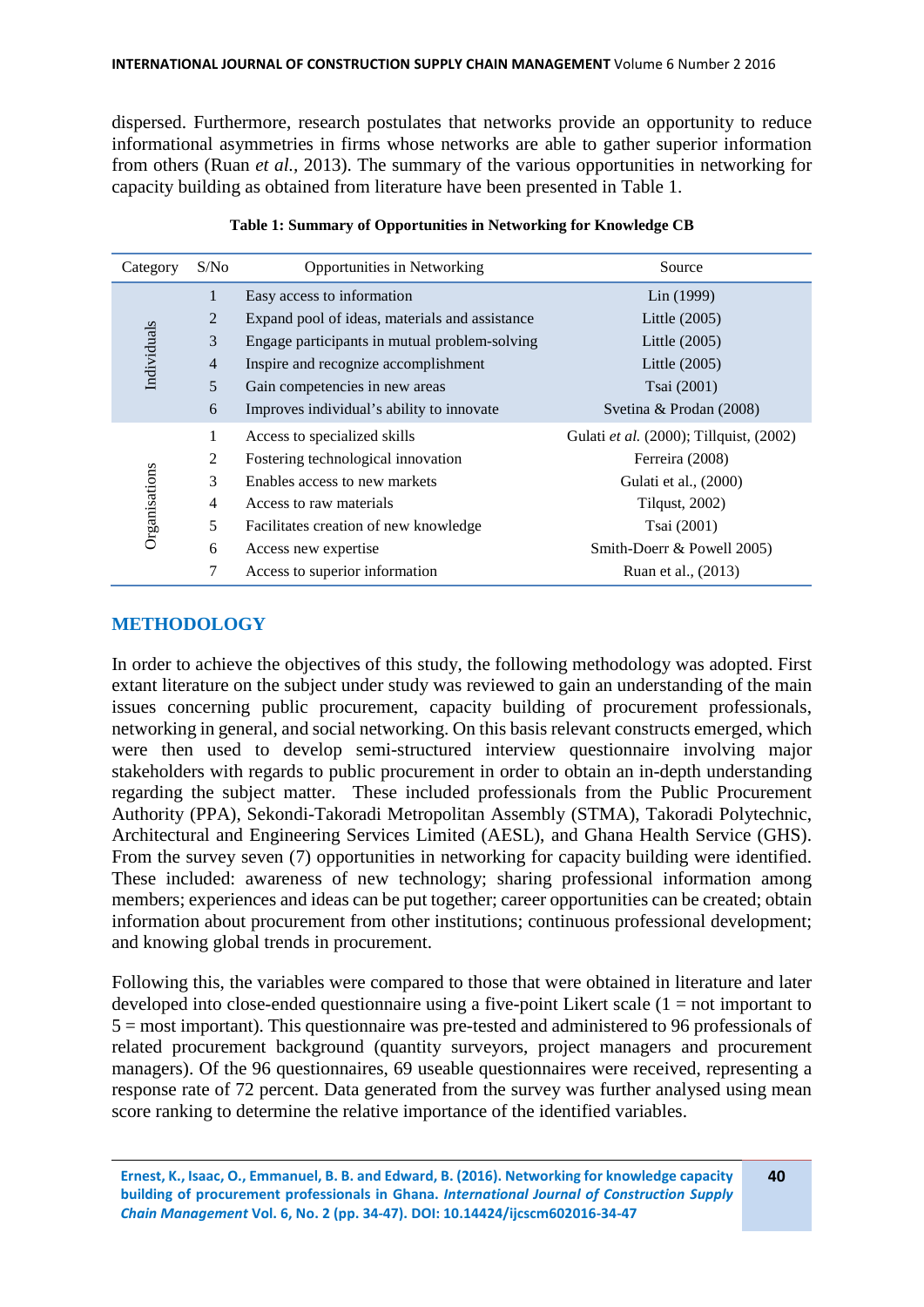All the study participants had good working experience in the field of procurement. For instance, 44 percent had 5 to 11years, 31percent had over 16 years, 25 percent had between 12 to 16 years. This was also supported by their level of education as majority of them have their first and second degrees, with each representing 43 percent respectively while the remaining 14 percent were diploma certificate holders.

# **Data Analysis**

Data was basically analysed using the mean score ranking criterion. For instance, where two or more variables recorded the same mean values, their standard deviation values were used as the separating criterion. For instance, both 'acquire new knowledge from external professionals' (mean  $= 3.93$ , Std. Deviation  $= 0.863$ ), and 'knowing global trends about the procurement profession' (mean  $= 3.93$ , Std. Deviation  $= 0.896$ ) obtained equal mean values, however, they had unequal standard deviation values. In such instances, the variable with the smaller standard deviation is ranked first. Thus, ranking the 'opportunity to acquire new knowledge from external professionals' first  $(1<sup>st</sup>)$ . The same approach was adopted when the 'opportunity to acquire new knowledge from internal professionals', 'builds the confidence of the individual procurement professionals', and 'share innovative ideas in the field of procurement' were ranked (refer to Table 2 for their respective means and standard deviations).

| Variables                                                               | Mean | Std.<br>Error | Std.<br>Deviation | Rank             |
|-------------------------------------------------------------------------|------|---------------|-------------------|------------------|
| Acquire new knowledge from external professionals                       | 3.93 | 0.104         | 0.863             | 1 <sup>st</sup>  |
| Knowing global trends about the procurement profession                  | 3.93 | 0.108         | 0.896             | 2 <sup>nd</sup>  |
| Obtain new information from other procurement professionals             | 3.91 | 0.087         | 0.722             | 3 <sup>rd</sup>  |
| Obtain information about procurement from other institutions            | 3.77 | 0.083         | 0.689             | 4 <sup>th</sup>  |
| Acquire new knowledge from internal professionals                       | 3.75 | 0.108         | 0.898             | 7 <sup>th</sup>  |
| Builds the confidence of the individual procurement<br>professionals    | 3.75 | 0.102         | 0.847             | 6 <sup>th</sup>  |
| Share innovative ideas in the field of procurement                      | 3.75 | 0.091         | 0.755             | 5 <sup>th</sup>  |
| Achieve good working relationships between procurement<br>professionals | 3.70 | 0.104         | 0.863             | 8 <sup>th</sup>  |
| Share experiences in the field of procurement                           | 3.65 | 0.094         | 0.783             | <b>gth</b>       |
| Obtain referrals from other procurement professionals                   | 3.38 | 0.109         | 0.909             | 10 <sup>th</sup> |

|  |  | Table 2: Descriptive Statistics Showing Opportunities in Networking for CB |  |  |
|--|--|----------------------------------------------------------------------------|--|--|
|  |  |                                                                            |  |  |

The variable which obtained the least of the rankings is the 'opportunity to obtain referrals from other procurement professionals' with a mean value of  $3.38$ , hence placed  $10<sup>th</sup>$  position. From the results of the study, it is plausible to assert that the respondents believe that when they network among their fellow professionals, they will be able to acquire new knowledge relevant to their line of duty. Secondly, through networking, procurement professionals get to know global trends about the procurement profession, as well as obtaining new information from other procurement professionals. It was also revealed that procurement information can be obtained from external institutions through networking. The ties that procurement professionals or agencies have with institutions like polytechnics and universities can help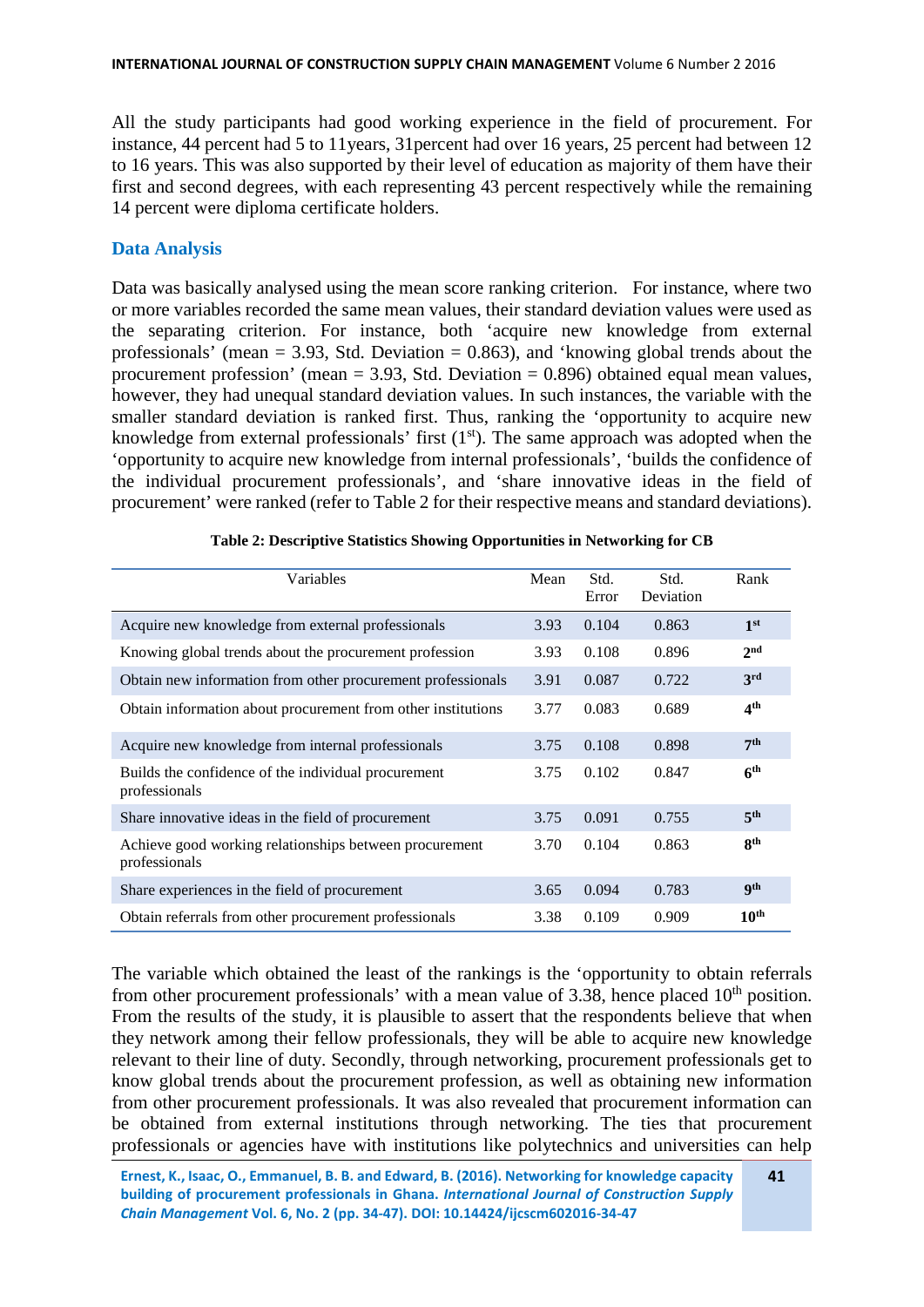them acquire information and knowledge which otherwise could have been difficult to obtain. The respondents believe that forming a network with colleague procurement professionals will enable them share innovative ideas in the field of procurement, hence ranking fifth (5th) among the various opportunities in networking.

### **DISCUSSION**

The top five variables represent the key findings of the current study. These are discussed in more detail vis-à-vis literature that is relevant to the subject under consideration.

#### **Acquiring New Knowledge from External Professionals**

The acquisition of knowledge often leads to improvement and create competitive advantage among firms. A procurement professional can build his/her knowledge in terms of current trend and other innovation needs. In supporting this, Argote and Ingram (2000) argued that knowledge sharing contributes to the development of new and unique service, having the propensity to increase the efficiency of procurement professionals. Although, there is opposing knowledge on the internal and external acquisition of procurement knowledge. However, it must be noted new knowledge for further capacity building can possibly be acquired through external learning activities that span beyond the boundary of the professional organisations (Falkenberg *et al*. 2003). Accordingly, external source of knowledge remains a primary concern for all organisations of which procurement activities are no exception. The growing need for capacity in professional practices is hinged on the extent of acquisition of external knowledge. Thus, its acquisition and dissemination can effectively improve one's status internally, ensuring capacity building (Purcell & McGrath 2013). In buttressing this, Menon and Pfeffer (2003) argued that external knowledge appears to be more special and unique and it's considered more valuable in capacity building among professional. There is little doubt that from the results of the study, respondents believe that when they network among their fellow professionals, they will be able to acquire new knowledge relevant to their line of duty. This can be done through conferences, continuous professional training, and personal contact through internet, person to person, among others. Construction experience transfer involves using knowledge gained during the completion of previous projects to maximise the achievement of current project objectives which is similar to procurement professionals (Reuss and Tatum 1993).

#### **Knowing Global Trends about the Procurement Profession**

Generally, globalisation has the ability to influence every organisation, having direct consequences on the professionals in the discharge of their duties. Through a network of procurement professionals with their international counterparts, they will be able to update themselves with new trends with regards to procurement. Professionals in their bid to know global trends tend to elicit information from their contacts (i.e. particularly, their associates in the profession abroad), thereby making professional networking a catalyst for their knowledge in capacity building. Drawing from the result, it recorded the second highest variable, as the respondents believe that it is easier to get information on global trends on procurement through effective and efficient networking among procurement professionals. In getting to know the general outlook of the procurement activities, capacities are built.

**Ernest, K., Isaac, O., Emmanuel, B. B. and Edward, B. (2016). Networking for knowledge capacity building of procurement professionals in Ghana.** *International Journal of Construction Supply Chain Management* **Vol. 6, No. 2 (pp. 34-47). DOI: 10.14424/ijcscm602016-34-47**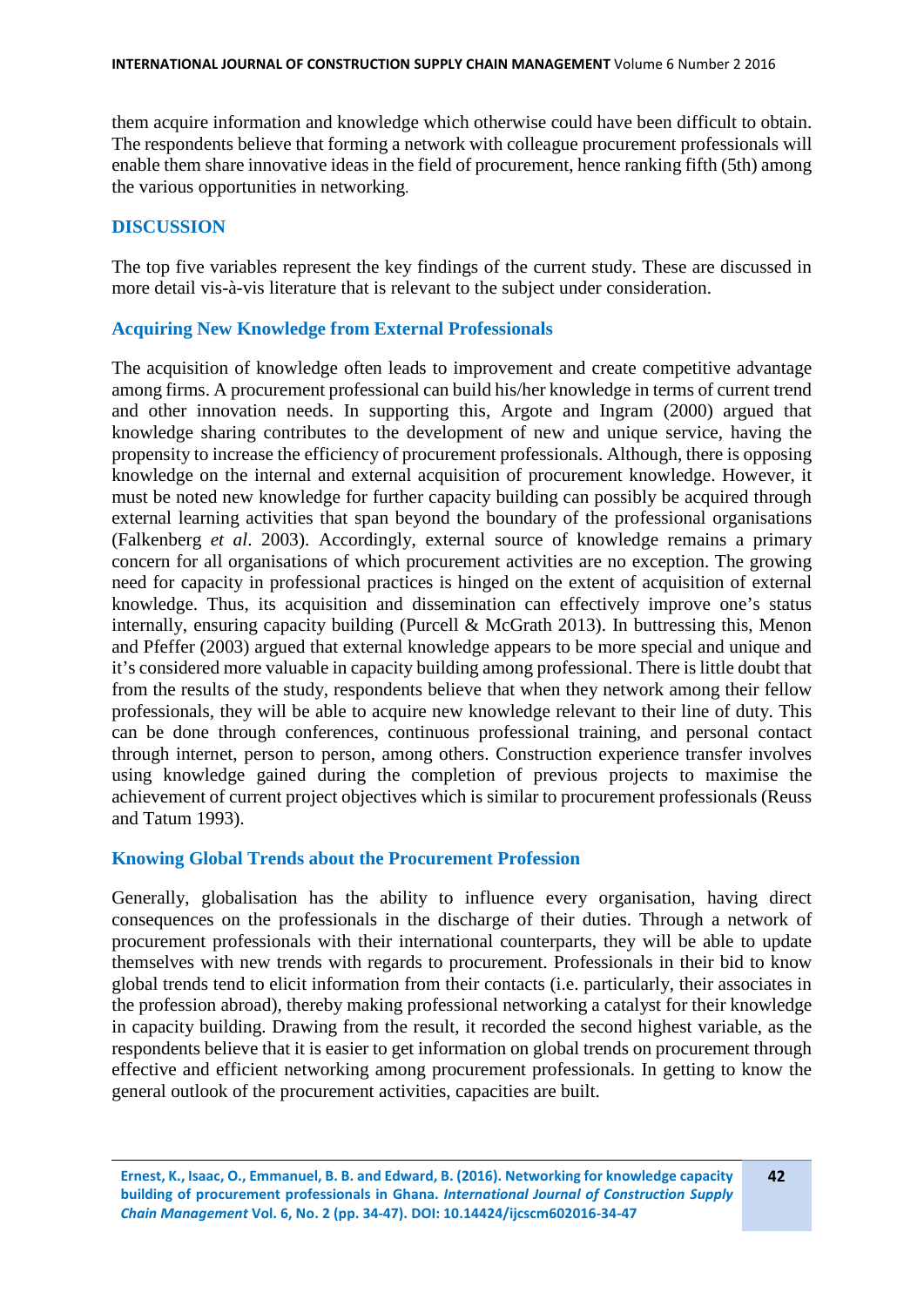# **Sharing Experiences in the Field of Procurement**

Sharing of experiences in the field of procurement practices enables professional members to build their capacity through networking opportunity. Bergmann (2002) argued that such experiences that we share are valuable knowledge stored on specific activity acquired through previous problem-solving situation. It is therefore worth noting that some activities of procurement are repetitive which can probably be shared among professionals through networking, thereby building their capacity. In support of this argument, Krogh (2002) and Kasimu *et al*. (2013) indicated that project performance can be improved when employee communicate by sharing experience through the utilisation of best practice learnt and creating new knowledge. Although, in the current studies it was ranked as last but one factor used in building capacity through network, it must be noted it is an important means by which professionals relied on to acquire the needed experiences. Furthermore, Tseng and Lin (2004) posited that sharing experiences minimises the need to consult past projects, improves the quality of solutions, and reduce the time and cost of solving problems. Effective experience sharing definitely has the propensity to build the capacity of members within a given network, which improves efficiency, reduce training cost and reduce risk due to uncertainty among procurement professionals (Song *et al.,* 2001). Conceivably, networking thus links professionals together, enabling them to collaborate and share experience through professional training programmes, conferences, among others.

#### **Building the Confidence of Individual Procurement Professionals**

Knowledge acquired through professional networking helps in building the confidence of procurement professionals in the conduct of their duties. This becomes possible as individual's knowledge and professional experiences that are shared through discussions within the network are peer reviewed. This bolsters the confidence of the professionals involved in the network to apply this knowledge and experiences to their line of work when the need be. Thus, it is plausible that this variable has been identified as one of the opportunities that can be gained through professional networking to help build the capacity of procurement professionals in Ghana.

# **CONCLUSION**

The study has revealed that a network of procurement professionals can yield a lot of opportunities for their knowledge capacity building. Most importantly, networking offers opportunities for procurement professionals in Ghana to acquire new knowledge from external professionals, know global trends about the procurement profession, obtain new information from other procurement professionals, and to obtain information about procurement from other institutions. This means that a network of procurement professionals in Ghana can immensely impact on their knowledge capacity building. It is therefore recommended that a professional network platform, which can be internet-based like LinkedIn and other social media platforms should be formed in order to stimulate interactions among the various professionals. More so, a professional body that can bring procurement professionals in the country under one umbrella is required, not only to regulate the activities of its members, but to create the opportunity for members to interact to share relevant ideas that help in their operations.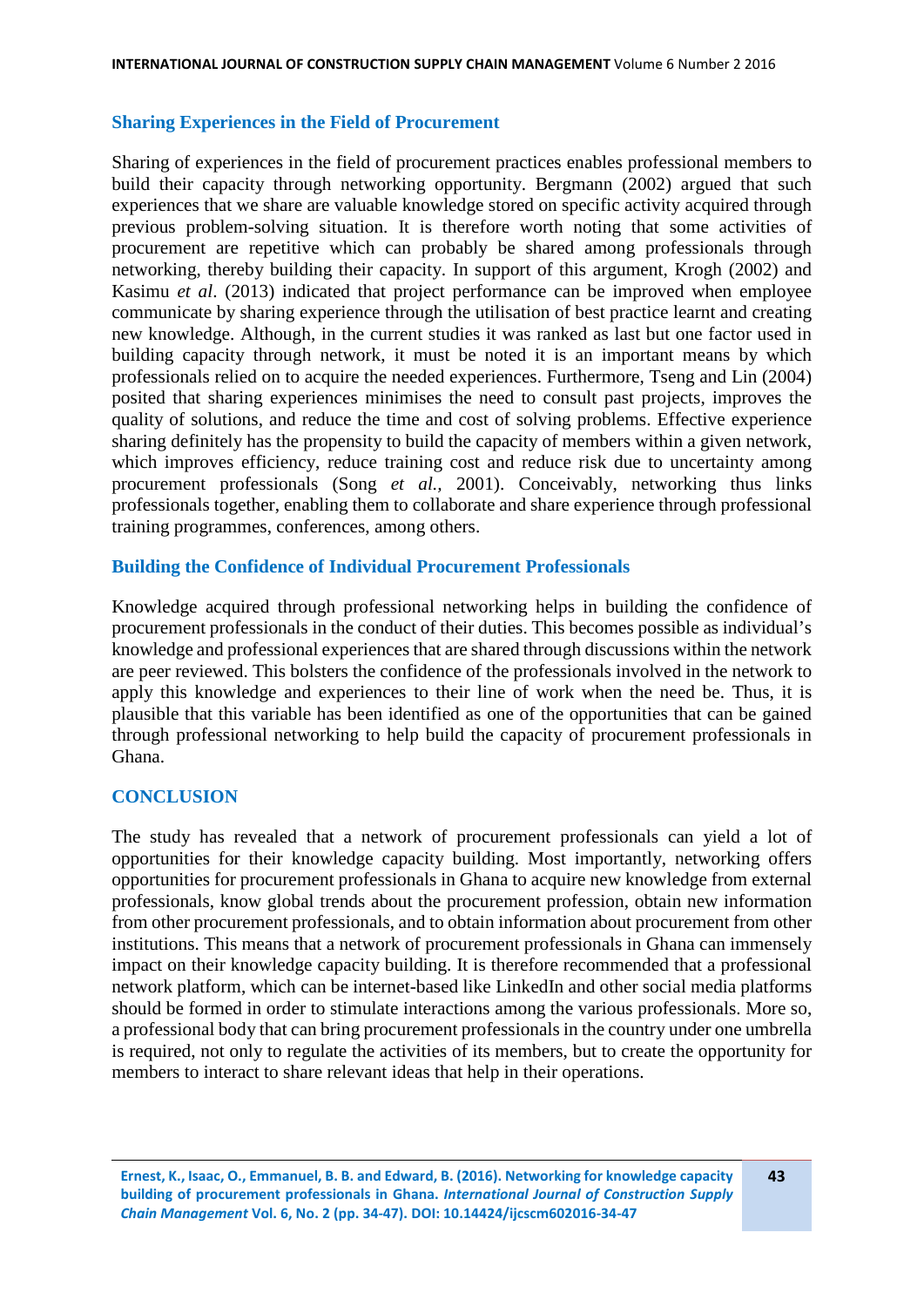The current study focused on identifying opportunities for capacity building through networking. However, the scope was limited to few professionals within the procurement sector. It is therefore recommended that in further studies the scope should be widened to other procurement professionals who are with the private sector. Furthermore, the study was situated within one of the metropolis in Ghana, however, useful lessons can be drawn from by the country as a whole; other developing countries; and professional groups in building their knowledge capacity. Lastly, it must be noted that the study has demonstrated how networking can be used to build the capacity of procurement professionals apart from using the conventional means such as workshops.

# **ACKNOWLEDGEMENT**

The authors wish to acknowledge Mr. Isaac Gyean Armah of Architectural Engineering Service Limited, Takoradi-Ghana for his assistance with data collection during his Master's degree programme.

#### **REFERENCES**

- Abaza, H., Bankobeza, S., Bendahou, N., Buyse-Kalneiva, A., Claasen, D., Ingraham, B., Poulton, N., Pratt, N., Samnotra, V. & Zucca, C. (2002). Capacity building for sustainable development: An overview of UNEP environmental capacity development initiatives. s.l.:UNEP.
- Anvuur , A., Kumaraswamy, M. & Male, S. (2006). Taking forward public procurement reforms in Ghana: Construction in Developing Economies-New Issues and Challenges:. Santiago, Chile, CIB W107 Construction in Developing Countries International Symposium.
- Argote, L., Ingram, P., Levine, J. M. & Moreland, R. L. (2000) Knowledge transfer in organisations: Learning from the experience of others. *Organizational Behaviour and Human Decision Processes*, *82*, 1-8.
- Argote, L., McEvily, B. & Reagans, R. (2003). Managing knowledge in organizations: An integrative framework and review of emerging themes. *Management Science*, *49*(4), 571-582.
- Baggio, R. & Cooper, C. (2010). Knowledge Transfer in a Tourism Destination: The effects of a network structure. *The Service Industries Journal*, *30*(8), 1-15.
- Barsemoi, H., Mwangagi, P. & Asienyo, B. O. (2014). Factors influencing procurement performance in private sector in Kenya. *International Journal of Innovation and Applied Studies*, *9*(2), 632-641.
- Battilana, J. & Casciaro, T. (2012). Change agents, networks, and institutions: A contingency theory of organizational change. *Academy of Management Journal*, *55*(2), 381-398.
- Bouzdine, T. & Bourakova-Lorgnier, M. (2004). The role of social capital within business networks: Analysis of structural and relational arguments. Innsbruck, Austria, For The Fifth European Conference on Organisational Knowledge, Learning and Capabilities [5-6th April].
- Cohen, W. M. & Levinthal, D. A. (1990). Absorptive capacity: A new perspective on learning and innovation. *Administrative Science Quarterly*, *35*(1), 128-152.
- Conley, T. G. & Udry, C. R. (2010). Learning about a new technology: Pineapple in Ghana. *The American Economic Review*, *100*(1), 35-69.
- Dza, M., Fisher, R. & Gapp, R. (2013). Procurement reforms in Africa: The strides, challenges, and improvement opportunities. *Public Administration Research*, *2*(2), 49-57.
- Ebers, M. (1997). Explaining inter-organisational network formation. In: M. Ebers, ed. The Formation of Interorganisational Networks. Oxford: Oxford University Press, pp. 3-40.
- Edler, J. & Georghiou, L. (2007). Public procurement and innovation Resurrecting the demand side. *Research Policy*, *36*(7), 949-963.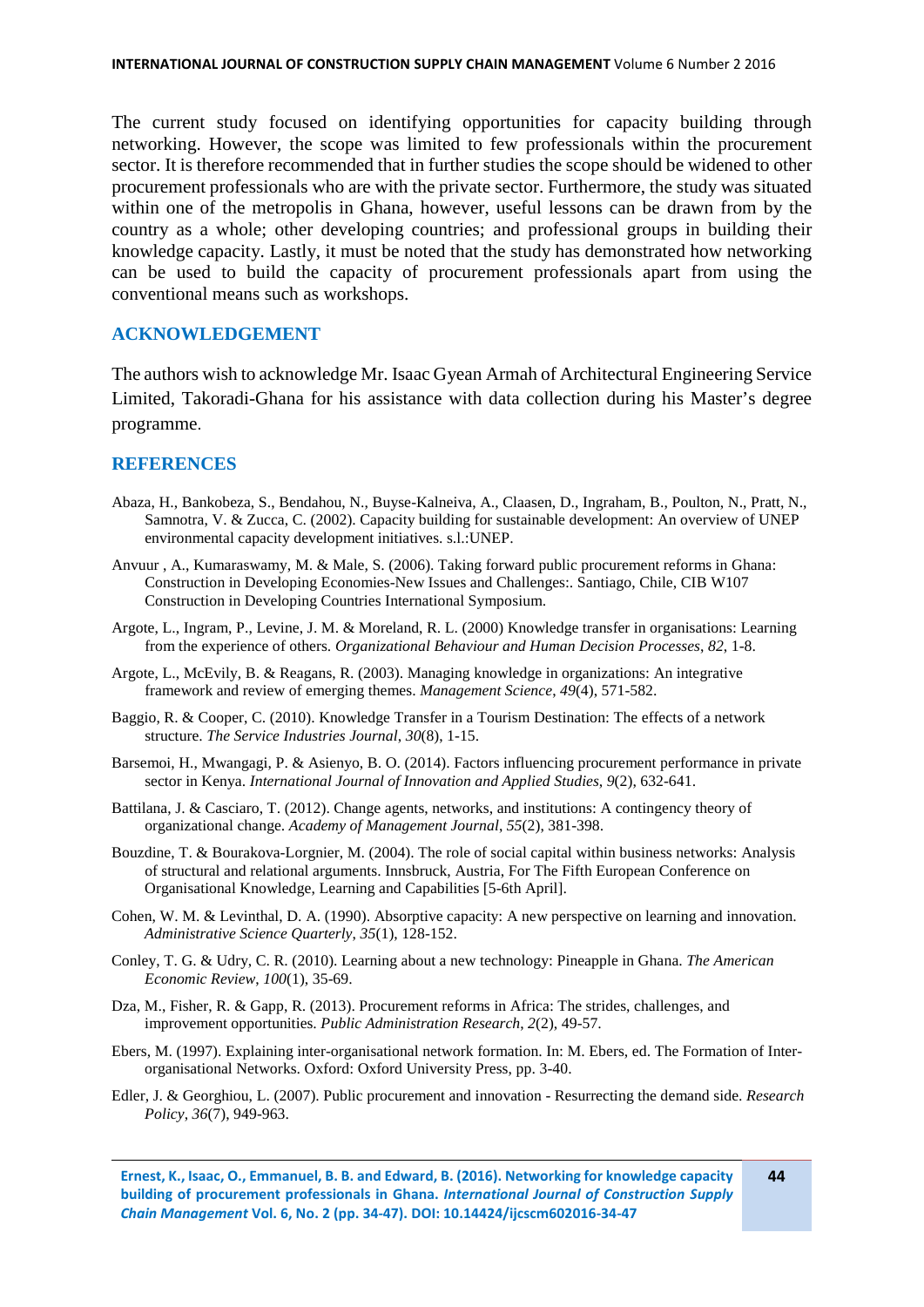#### **INTERNATIONAL JOURNAL OF CONSTRUCTION SUPPLY CHAIN MANAGEMENT** Volume 6 Number 2 2016

- Eraut, M. (1994). Developing professional knowledge and competence. USA, 325 Chestnut Street, 8th Floor,: Falmer Press,Taylor & Francis Inc.
- Falkenberg, L, E., Woiceshyn, J. & Karagianis, J. (2003). Knowledge sourcing: Internal or external, strategy, competitiveness and learning organizational learning and knowledge. 5th International Conference, 30th May - 2nd June, pp. 1-17.
- Ferreira, M. P. (2008). Networks for change: How networks influence organizational change. Leiria: GlobAdvantage and Center of Research on International Business & Strategy.
- Golubović, N. (2009). Network structure of social capital. *Economics and Organization*, *6*(3), 211-219.
- Govender, J. N. & Watermeyer, R. B. (2000). Potential procurement strategies for construction industry development in the SADC Region, s.l.: Procurement strategies in SADC region.
- Gulati, R., Dialdin, D. A. & Wang, L. (2002). Organizational networks. In: The Blackwell Companion to Organisations. Oxford, UK: Blackwell Publishers, pp. 281- 303.
- Gulati, R., Nohria, N. & Zaheer, A. (2000). Strategic networks. *Strategic Management Journal*, *21*, 203-215.
- Hermanrud, I. (2009). Professional networks and knowledge sharing The role of ICT use: A comparative study. s.l., International Conference on Organisational Learning.
- Hitchcock, M. A., Bland, C. J., Hekelman, F. P. & Bluementhal, M. G. (1995). Professional networks: The influence of colleagues on the academic success of faculty. *Academy of Medicine*, *70*(12), 1108-1116.
- Hoppe, B. & Reinelt, C. (2010). Social network analysis and the evaluation of leadership networks. *The Leadership Quarterly*, *21*(4), 600-619.
- Hung, S.-Y., Lai, H.-M. & Chou, Y-C. (2010). The determinants of knowledge sharing intention in professional virtual communities: An integrative model. s.l., PACIS.
- Jimenéz-Jimenéz, D., Martínez-Costa, M. & Sanz-Valle, R. (2014). Innovation, organizational learning orientation and reverse knowledge transfer in multinational companies. *The Electronic Journal of Knowledge Management*, *12*(1), 47-55.
- Kasimu M., A., Roslan, A. & Fadhlin, A. (2013). Knowledge sharing practices in construction organisation in Nigeria. *International Journal of Engineering Research & Technology (IJERT)*, *2*(1), 1-10.
- Krogh V. C. (2002). The communal resource and information systems. *Journal of Strategic Information Systems, 11*(2), 85-107
- Kululanga, G. (2012). Capacity building of construction industries in Sub-Saharan developing countries: A case for Malawi. *Engineering, Construction and Architectural Management*, *19*(1), 86-100.
- Lin, N. (1999). Building a network theory of social capital. *Connections*, *22*(1), 28-51.
- Little, J. W. (2005). Nodes and nets: Investigating resources for professional learning in schools and networks. Berkeley: University of California.
- Lusthaus, C., Adrien, M.-H. & Perstinger, M. (1999). Capacity development: Definitions, issues and implications for planning, monitoring and evaluation. Universalia Occasional Paper, Issue 25, pp. 1-21.
- Mamman, A. (2014). effect of entrepreneurship education on capacity building in small and medium scale enterprises (SMEs) in Nigeria. *International Journal of Social Sciences and Entrepreneurship*, *1*(11), 1-11.
- Mandl, U., Dierx, A. & Ilzkovitz, F. (2008). The effectiveness and efficiency of public spending, B-1049 Brussels, Belgium: European Commission.
- McCrudden, C. (2004). Using public procurement to achieve social outcomes. *Natural Resources Forum*, *28*, 257-267.
- Morgan, P. (2006). The concept of capacity. European Centre for Development Policy Management, pp. 1-19.
- Noble, D. (2009). Procurement capacity building in developing countries, s.l.: United Nations Procurement.
- Offei, I., Kissi, E. & Badu, E. (2016). Public procurement policies and strategies for capacity building of sme construction firms in Ghana. *International Journal of Procurement Management*, *9*(4), 455-472.

**Ernest, K., Isaac, O., Emmanuel, B. B. and Edward, B. (2016). Networking for knowledge capacity building of procurement professionals in Ghana.** *International Journal of Construction Supply Chain Management* **Vol. 6, No. 2 (pp. 34-47). DOI: 10.14424/ijcscm602016-34-47**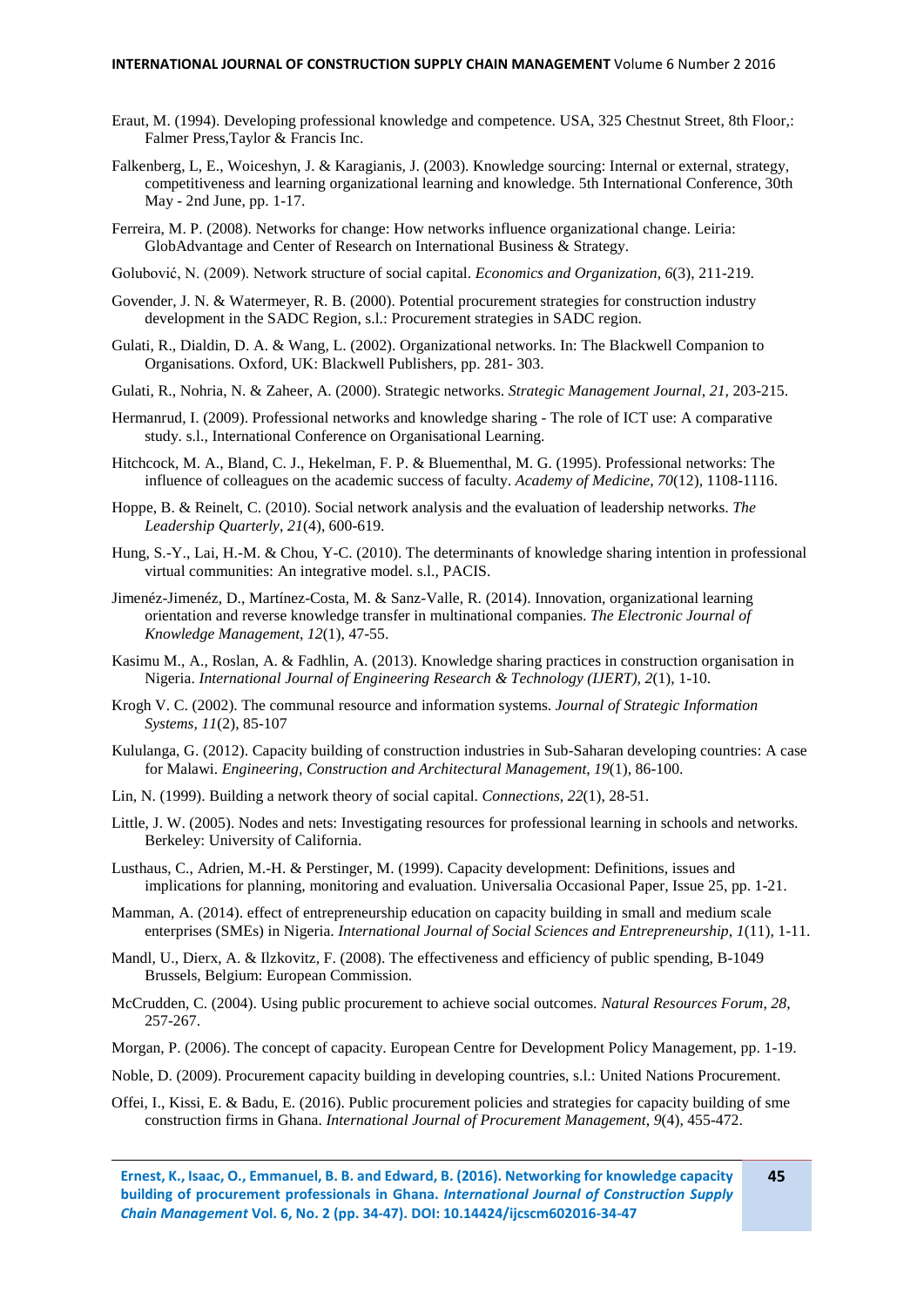#### **INTERNATIONAL JOURNAL OF CONSTRUCTION SUPPLY CHAIN MANAGEMENT** Volume 6 Number 2 2016

- Osei-Tutu, E., Mensah, S. & Ameyaw, C. (2011). The level of compliance with the Public Procurment Act (ACT 663) in Ghana, Amsterdam, The Netherlands: Management and Innovation for a Sustainable Built Environment.
- Ozkan-Canbolat, E. (2014). Organizational network effect on diversification strategies. *Strategic Management Quarterly*, *2*(2), 27-48.
- Panahi, S., Watson , J. & Partridge, H. (2012). Social media and tacit knowledge sharing: Developing a conceptual model. *World Academy of Science, Engineering and Technology*, *64*, 1095-1102.
- PPAE- Bulletin. (2011). Building Relevant Skills for Public Procurement, Accra, Ghana: E-Procurement Bulletin.
- Pugh, K. & Prusak, L. (2013). Designing effective knowledge networks. Available at: http://sloanreview.mit.edu/article/designingeffectiveknowledgenetworks [Accessed 16 August 2015].
- Purcell, R. & McGrath, F. (2013). The search for external knowledge. *The Electronic Journal of Knowledge Management, 11*(2), 158-167.
- Rajagopal, K., Brinke, D. J., van Bruggen, J. & Sloep, P. B. (2012). Understanding personal learning networks: Their structure, content and the networking skills needed to optimally use them. *Peer-Reviewed Journal on the Internet*, *17*(1), 1-13.
- Reuss, M. C. & Tatum, C. B. (1993). Requirements and tools for transferring construction experience between projects (No. 78). Stanford University.
- Ruan, X., Ochieng, E., Price, A. & Egbu, C. (2013). Time for a real shift to relations: Appraisal of social network analysis applications in the UK Construction Industry. *Australasian Journal of Construction Economics and Building*, *13*(1), 92-105.
- Schapper, P. R. & Malta, J. N. V. (2011). Public procurement reform in Latin America and the Caribbean, s.l.: World Bank, LAC.
- Schapper, P. R., Malta, V. J. N. & Gilbert, D. L. (2006). An analytical framework for the management and reform of public procurement. *Journal of Public Procurement*, *6*(1&3), 1-26.
- Schlögl, C. (2005). Information and knowledge management: Dimensions and approaches. *Information Research*, *10*(4), 1-16.
- Scott, T. & Thomas, C. (2013). The effect of collaborative partnerships on inter-organizational networks. Madison, Wisconsin, 11th Public Management Research Conference [20-22th June].
- Smith-Doerr, L. & Powell, W. W. (2005). Networks and economic life. In: N. S. a. R. Swedberg, ed. The Handbook of Economic Sociology. s.l.:Russell Sage Foundation and Princeton University Press, Copublishers, pp. 379-402.
- Snider, K. F. & Rendon, R. G., (2008). Public Procurement Policy: Implications for Theory and Practice. *Journal of Public Procurement*, 8(3), 310-333.
- Snider, K. F. & Rendon, R. G. (2012). Public procurement: Public administration and public service perspectives. *Journal of Public Affairs Education*, *18*(2), 327-348.
- Song, M., Zhang, F., Bij, H. V. D. & Weggeman, M. (2001). Information technology, knowledge 2005, http://ideas.repec.org/p/dgr/tuecis/0107.htm l
- Svetina, A. C. & Prodan, I. (2008). How internal and external sources of knowledge contribute to firms' innovation performance. *Managing Global Transitions*, *6*(3), 277–299.
- Tepic, M., Trienekens, J. H., Hoste, R. & Omta, S. W. F. (2012). The influence of networking and absorptive capacity on the innovativeness of farmers in the Dutch pork sector. *International Food and Agribusiness Management Review*, *15*(3), 1-34.
- Tillquist, J. (2002). Strategic connectivity in extended enterprise networks. *Journal of Electronic Commerce Research*, *3*(2), 77-85.
- Tsai, W. (2001). Knowledge transfer in intraorganizational networks: Effects of network position knowledge transfer in intraorganizational networks: Effects of network position. *The Academy of Management Journal*, *44*(5), 996-1004.